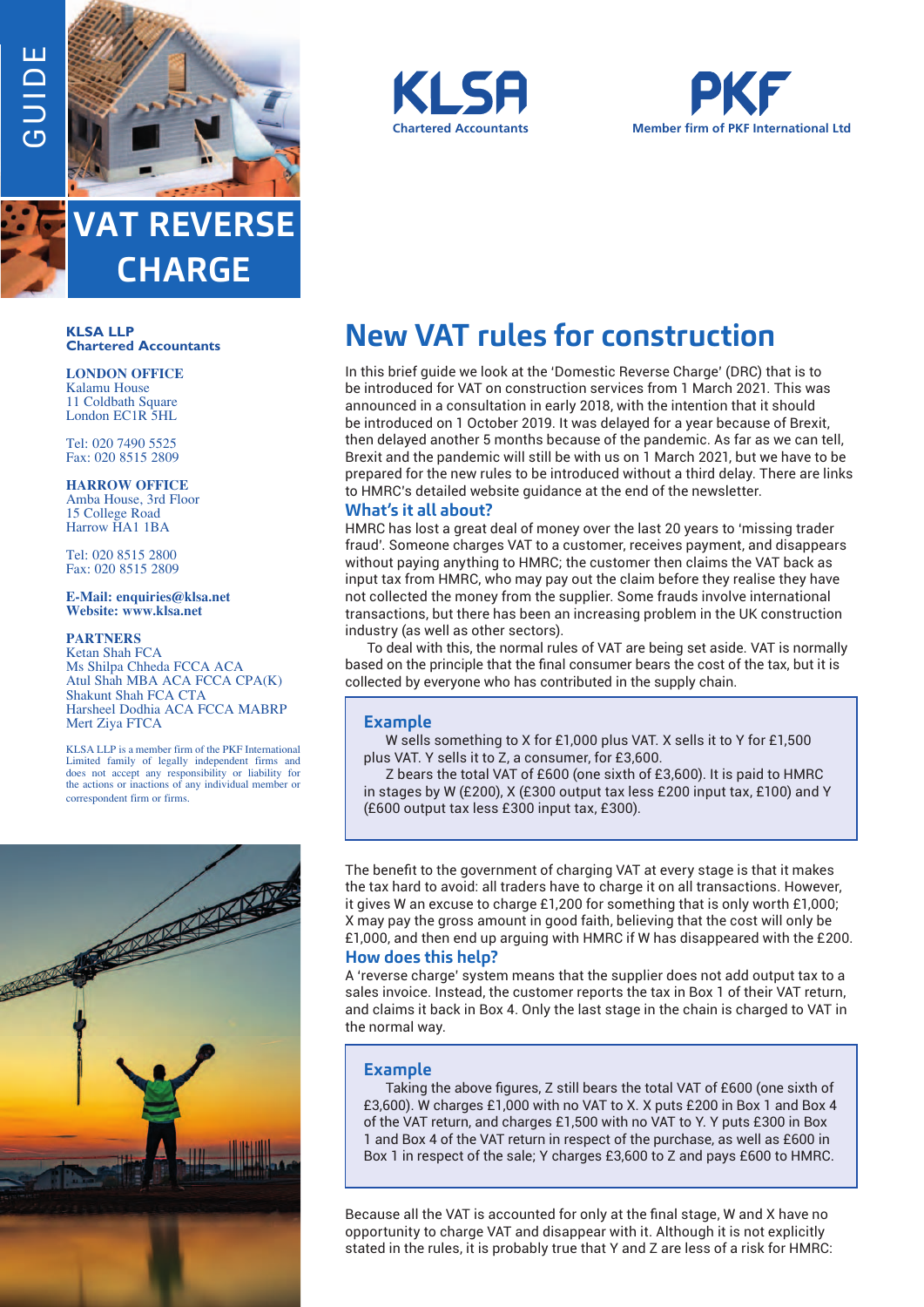in the construction industry, Y is likely to be a main contractor and Z either owns or has just bought a building. They are less likely to disappear than the suppliers at the beginning of the chain (although it is still possible).

# **The Construction Industry Scheme (CIS)**

The reason that the new VAT rules are particularly complicated is that there is already an anti-fraud system in place in the construction industry, and the DRC has been developed to operate alongside it. As a general rule, a transaction will either be within both or outside both – HMRC appears to have listened to representations that making them widely different would cause huge confusion. However, they are not exactly the same, and there will be plenty of opportunity for mistakes at the borders. Businesses that are familiar with CIS should not make assumptions about how the new VAT rules will operate.

The CIS is aimed at a different type of tax fraud – paying builders in cash that they do not declare to HMRC as income, thereby evading income tax and National Insurance Contributions (if they are self-employed) or corporation tax (if a company). In very brief outline, under the CIS:

- people who provide construction services are 'subcontractors', who are allocated a tax status by HMRC – if they meet certain conditions they can be paid gross, or may be subject to deductions of 20% tax from their invoices, but will be subject to deductions at 30% if they have not applied for more favourable status;
- a 'contractor' is required to check the tax status of a 'subcontractor' and make deductions as required from all payments, handing the money over to HMRC;
- the subcontractor can offset CIS deductions against various types of payment to HMRC.

The 'big idea' of CIS is that those who can be paid gross have satisfied HMRC that they will account for their income honestly; those who suffer 20% or 30% deductions from their turnover, without allowing for any expenses, are likely to need to file returns in order to claim back an overpayment.

## **Cash flow**

The effect of CIS deductions on cash flow can create problems for subcontractors; the introduction of the DRC is likely to make those problems worse.

# **Example**

M Ltd is subject to 20% CIS deductions. On an invoice for £10,000 + 20% VAT, the company will be paid £10,000 by the customer (80% of the net £10,000, plus all the VAT). The £2,000 CIS deduction can be offset against PAYE liabilities or, in due course, against corporation tax. The £2,000 VAT has to be paid to HMRC a month after the end of the VAT quarter.

Once the DRC is introduced, the customer will only pay M Ltd £8,000. The VAT will not be received and paid over – it will not enter M Ltd's bank account at all.

Construction businesses that have in the past been net payers of VAT to HMRC may become 'repayment traders' – with no VAT on their sales, but input tax on purchases of materials and on overheads. HMRC's guide suggests that such traders may wish to move to making their VAT returns monthly, in order to accelerate repayments. Filing 12 returns a year rather than 4 will require more frequent attention, but should not be too difficult for those using a software package.

## **Deemed contractors**

One important difference between CIS and DRC is the existence of 'deemed contractors' within the CIS – businesses that would not normally be considered to be 'building contractors' but which spend on average £1 million a year on construction work over 3 years. Such businesses are required to make deductions from businesses who supply them with construction work.

By contrast, a CIS 'deemed contractor' is likely to be 'the last stage in the chain' for DRC – the person who is supposed to pay all the VAT to their supplier, who pays it all to HMRC. So a supply to a 'deemed contractor' is subject to the CIS but is intended not to be subject to the DRC. However, the rules on 'end users' appear to allow the customer – the end user – to choose whether or not the DRC applies to their purchases (explained below).

## **Checking status**

Another important difference between the CIS (which is familiar to construction businesses) and the DRC (which is not) is the responsibility for checking. The obligations under CIS fall on the customer – checking the supplier's status and making the appropriate deductions. The obligations under DRC fall mainly on the supplier – considering whether to charge VAT or to apply the DRC. Some of the questions appear to be similar, but they are asked by a different person for a different reason.

# **When the reverse charge applies**

The DRC applies to construction supplies with a tax point on or after 1 March 2021. Fortunately, there are no rules to apportion an invoice raised from that date where the work was done beforehand – it is all within the new rule. Similarly, invoices raised before that date are all within the 'normal' VAT rules.

From 1 March 2021, a supply must be accounted for using the DRC when the following apply:

- the customer is registered for VAT in the UK;<br>• nayment for the sunnly is reported within the
- payment for the supply is reported within the CIS;
- the services are standard  $(20%)$  or reduced rated  $(5%)$ ;<br>• the supplier is not an employment business (see below
- the supplier is not an employment business (see below) supplying either staff or workers, or both;
- the customer has not given written confirmation that they are an end user or intermediary supplier (see below).

These details therefore have to be checked by the supplier before raising an invoice, and preferably before taking on the work. Often these details will have been known in the past, but now there must be a procedure in place to check them. Note in particular that:

- the requirement for the customer to be VAT-registered is because the VAT will be accounted for on the customer's VAT return  $-$  they have to be a person who files one;
- traditionally, CIS checking has been the responsibility of the customer, but now the supplier has to confirm that the customer is a CIS contractor before raising an invoice;
- the DRC sensibly does not apply to zero-rated supplies (e.g. house construction) because there would be no entry in Box 1 or Box 4 in any case;
- the status of 'employment businesses' (who must charge VAT on their sales) and 'end users or intermediary suppliers' (who must be charged VAT on their purchases) are areas where the DRC and CIS rules differ, and are therefore likely to cause confusion.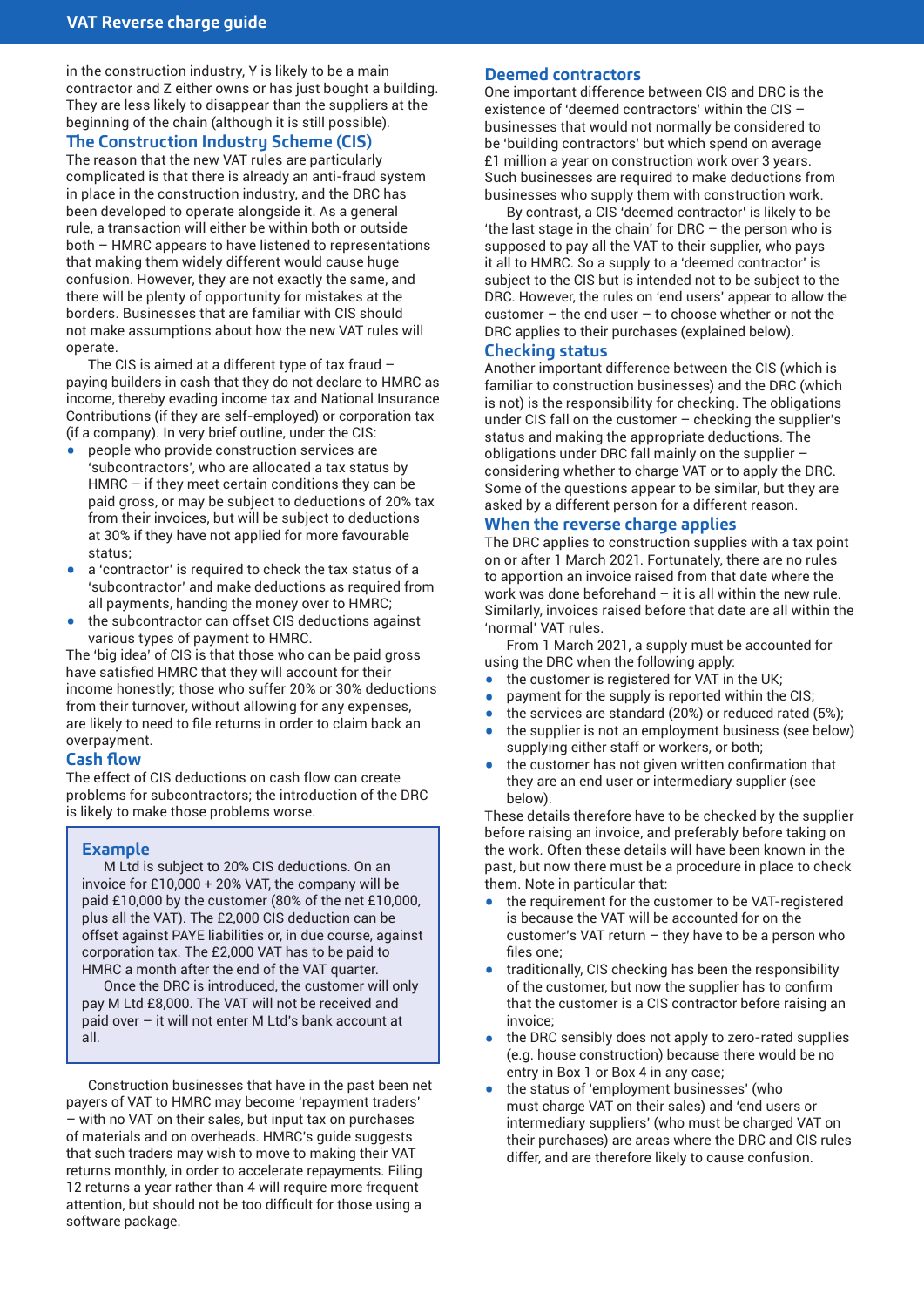#### **Employment businesses**



HMRC's technical guide on the DRC says: 'Employment businesses are treated differently for the purpose of the reverse charge. Supplies by employment businesses are not subject to the reverse charge, even if those supplies are within the scope of CIS. Employment businesses supplying construction workers are, for VAT purposes, treated as supplying staff rather than building and construction services. For VAT purposes, such activities of workers are supplies of staff by their employer and not supplies by the workers themselves. The supplier makes a supply of staff for VAT purposes if it provides another person with the use of an individual who is:

- contractually employed or otherwise engaged by the employment business;
- a director of the employment business.

On the other hand, services provided by 'labour only subcontractors', who are responsible for the works carried out, are within the DRC. The technical guide says that 'the simplest way to tell the difference' is:

- labour only construction services  $-$  the business supplying the labour will be responsible for overseeing the completion of the work carried out by the workers;
- $\bullet$  staff the customer that receives the workers will be responsible for overseeing the completion of the work carried out.

One possible problem is that some missing trader frauds have been carried out by employment businesses charging VAT on supplies of workers and disappearing. If they are excluded from the DRC, they are still entitled to charge VAT, and the opportunity for this fraud is therefore still present. It is not clear why they have been excluded 'even if those supplies are within the scope of CIS', because it appears to be a substantial loophole.

If a contractor buys in supplies of workers from an employment business, paying VAT as required by the rules, the contractor will be at risk if the supplier goes missing. HMRC may refuse to give credit for the VAT as input tax while the matter is investigated; if the contractor has failed to carry out adequate due diligence to be satisfied of the good faith of the supplier, that denial of credit may become permanent on the grounds that the business 'knew or ought to have known' that the supplier intended to carry out a fraud.

## **End users and intermediary suppliers**

For DRC purposes, an 'end user' is someone who does not make onward supplies of the building and construction services supplied to them. They are the last person in the chain, who is supposed to pay all the VAT to their supplier.

They must be a CIS contractor  $-$  if they were not, the DRC would not apply in any case. Examples would be a substantial property investor spending over £1 million a year on properties rented to tenants, or a developer paying for the construction of a building with the intention of selling it.

The VAT charge is moved further back down the chain where there is an 'intermediary supplier' – a CISregistered business that is connected to the end user. So if a construction business supplies services to a company in the same corporate group as the end user, which will supply the building or services on to the end user, VAT is supposed to apply.

The regulations state that the DRC must be applied unless the supplier has written notification from the customer that the customer is an end user or an intermediary supplier within the meaning of the rules. This notification can be made on paper and sent by post, or electronically in an e-mail, or can be included within the building contract.

The curious point about this rule is that it does not impose an explicit requirement on the customer to issue the notification if it applies, nor does it require the supplier to consider whether the customer ought to issue a notification. If there is no notification, the supplier is required to use the DRC, and the (unnotified) end user will have to account for the output tax in Box 1 of the VAT return and claim it back in Box 4 to the extent that the building is used for taxable purposes.

It is strange that HMRC has left this important point – the identification of the last link in the chain – apparently to be policed entirely by suppliers, and apparently subject to the customer's choice. If the customer chooses not to give the notification, it appears that the supplier is required to charge no VAT. Suppliers may prefer to encourage their customers to give the notification if it appears to apply to the situation, but there is no legal requirement to do so. It may be that HMRC regards this end of the supply chain as very low risk  $-$  after all, for the question to arise, the customer is VAT-registered and CIS-registered, and has probably just bought a building. They are unlikely to become a missing trader.

HMRC's technical guidance says 'If you often deal with end users or intermediary suppliers, you can include a statement in your terms and conditions to say you'll assume that your customer is an end user or intermediary supplier unless they say they're not. This places a responsibility on the customer to respond if this is not the case.'

## **Detailed requirements**

HMRC's guidance gives the following lists of supplies that are 'in DRC' and 'outside DRC':

You **must use** the reverse charge for the following services:

- constructing, altering, repairing, extending, demolishing or dismantling buildings or structures (whether permanent or not), including offshore installation services;
- constructing, altering, repairing, extending, demolishing of any works forming, or planned to form, part of the land, including (in particular) walls, roadworks, power lines, electronic communications equipment, aircraft runways, railways, inland waterways, docks and harbours, pipelines, reservoirs, water mains, wells, sewers, industrial plant and installations for purposes of land drainage, coast protection or defence;
- installing heating, lighting, air-conditioning, ventilation, power supply, drainage, sanitation, water supply or fire protection systems in any building or structure;